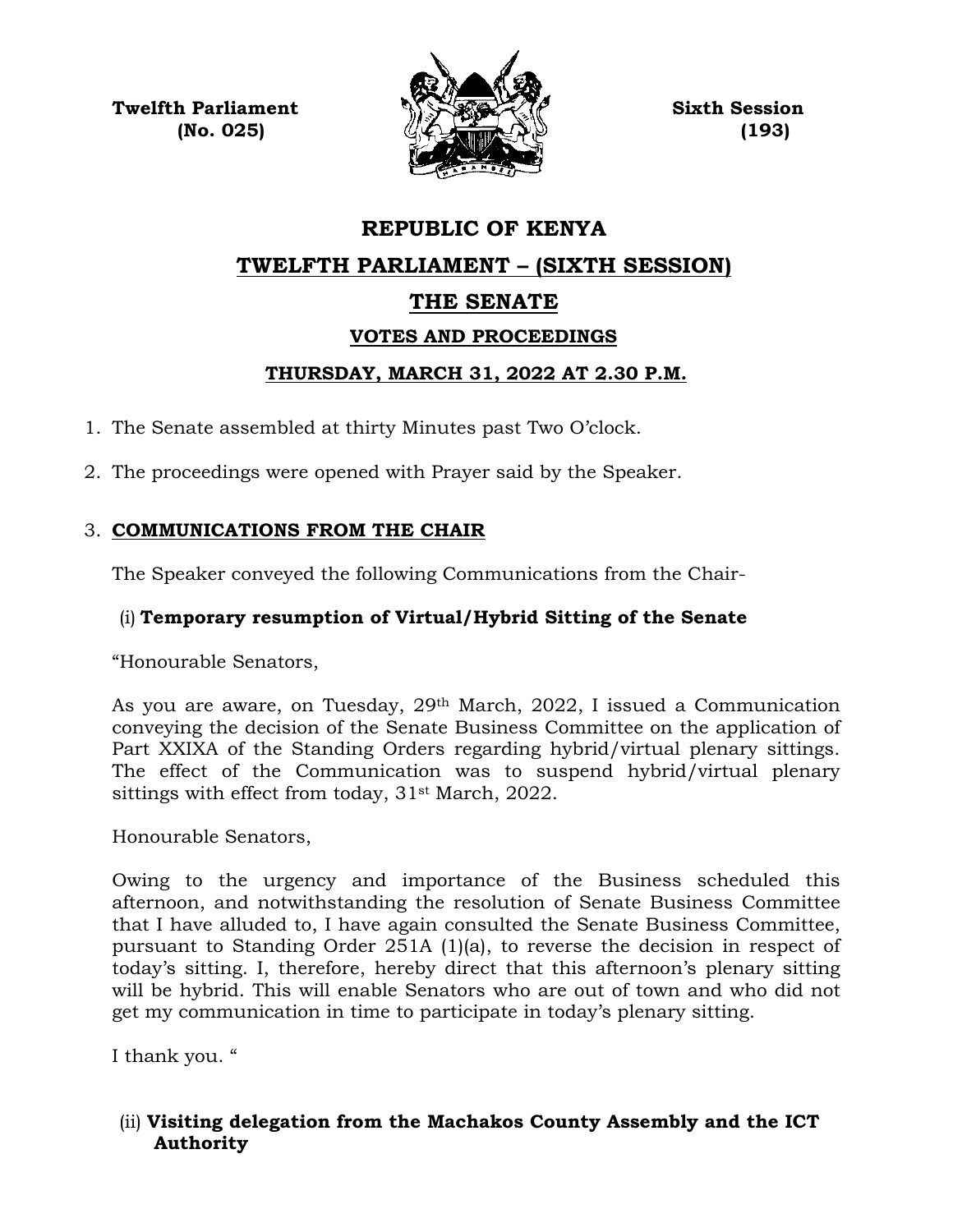"Honourable Senators,

I would like to acknowledge the presence, in the Speaker's Gallery this afternoon, of a visiting delegation from the County Assembly of Machakos and the ICT Authority. The delegation consists of officers from Records Management Department and ICT Department of the County Assembly of Machakos and ICT Department of ICT Authority, who are undertaking a fact-finding visit on the implementation of E-Parliament system.

Honourable Senators,

I request each Member of the delegation to stand when called out so that you may be acknowledged in the usual Senate tradition. They are-

1. Mr. Paul Keli - Records Management Officer, Machakos County 2. Mr. Benard Mutua - ICT Officer, Machakos County 3. Mr. Kenneth Magua - ICT Officer, ICT Authority

On behalf of the Senate and on my own behalf, I welcome the delegation to the Senate and wish them well for the remainder of the visit.

I thank you."

#### 4. **PAPERS**

The following Papers were laid on the Table of the House: -

i.) Report of the Mediation Committee on the County Governments Grants Bill (Senate Bill Bills No. 35 of 2021).

> *(Sen. Charles Kibiru, Chairperson of the Mediation Committee on the County Governments Grants Bill (Senate Bills No. 35 of 2021))*

ii.) Business of the Senate for the week commencing Tuesday, 5th April, 2022

*(Sen. Johnson Sakaja, MP on behalf of the Senate Majority Leader)*

#### 5. **NOTICE OF MOTION– ADOPTION OF REPORT OF THE MEDIATION COMMITTEE ON THE COUNTY GOVERNMENTS GRANTS BILL (SENATE BILLS NO. 35 OF 2021).**

(Sen. Charles Kibiru, Chairperson of the Mediation Committee on the County Governments Grants Bill (Senate Bills No. 35 of 2021))

THAT, the Senate adopts the Report of the Mediation Committee on the County Governments Grants Bill (Senate Bill Bills No. 35 of 2021) laid on the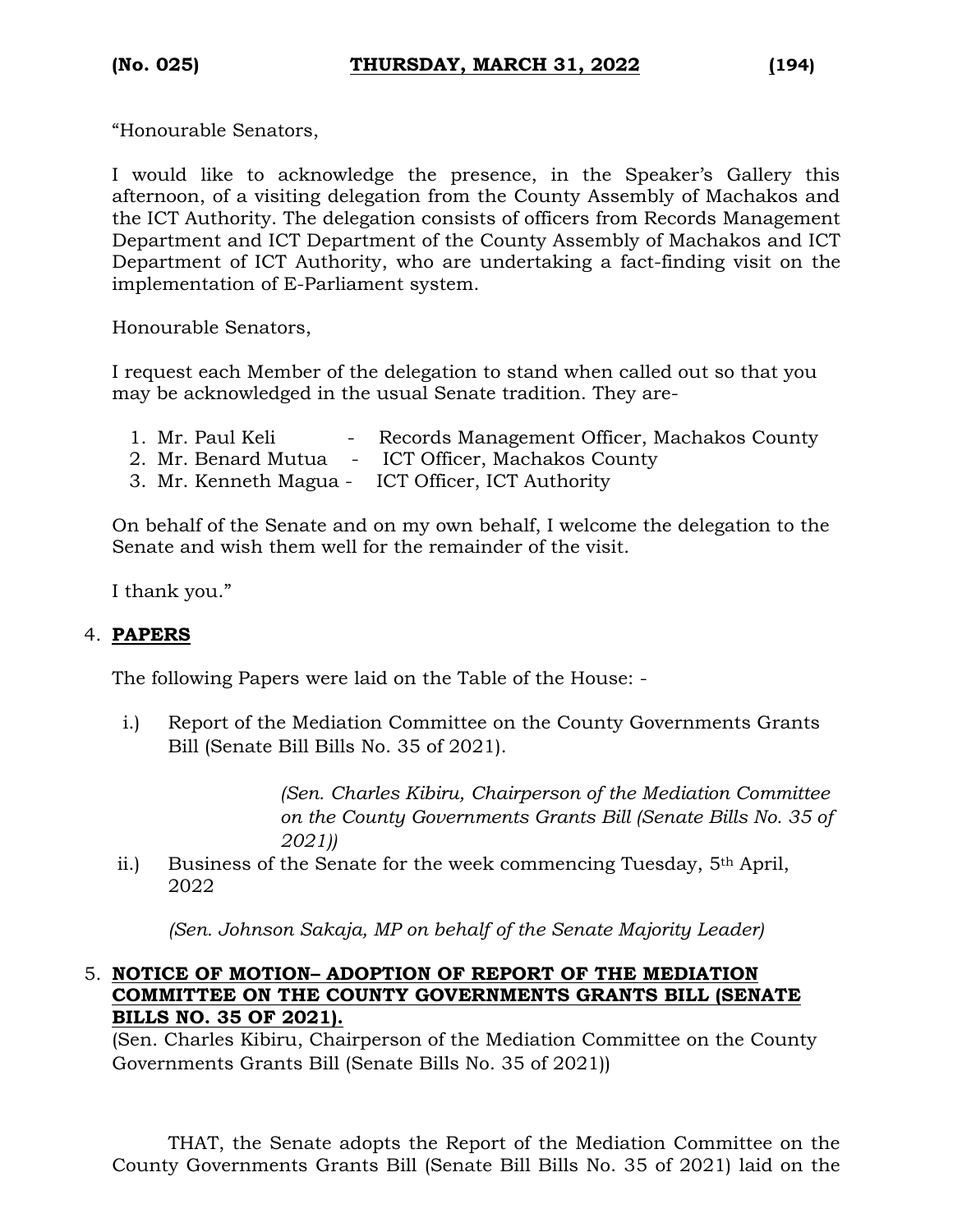Table of the Senate on Thursday, 31st March, 2022 and that, pursuant to Article 113 of the Constitution and Standing Order 161 (3) of the Standing Orders of the Senate, approves the mediated version of the Bill.

#### 6. **STATEMENTS**

#### **(a) Pursuant to Standing Order 48 (1)**

i) Request for Statement by the Senator for Taita Taveta County (Sen. Johnes Mwaruma, MP) from the Standing Committee on Labour and Social Welfare regarding the unfair dismissal from employment of Mr. Levince M. Mwanyalo;

Statement dropped in the absence of the Senator pursuant to Standing Order 59 (1).

ii) Request for Statement by the Senator for Taita Taveta County (Sen. Johnes Mwaruma, MP) from the Standing Committee on Land, Environment and Natural Resources regarding the status of Nyangoro water project in Taita Taveta County;

Statement dropped in the absence of the Senator, pursuant to Standing Order 59 (1).

iii) Request for Statement by the Senator for Taita Taveta County (Sen. Johnes Mwaruma, MP) from the Standing Committee on Labour and Social Welfare regarding non-payment of claims by insurance companies;

Statement dropped in the absence of the Senator, pursuant to Standing Order 59 (1).

iv) The Senator for Vihiga County (Sen. George Khaniri, MGH, MP) sought a statement from the Standing Committee on Land, Environment and Natural Resources regarding the alleged use of obsolete technology by the Kenya Meteorological Department.

#### **(b) Pursuant to Standing Order 52 (1)**

Sen. Johnson Sakaja, MP issued a statement on the business of the Senate for the week commencing Tuesday, 5th April, 2022 on behalf of the Senate Majority Leader.

#### 7. **MOTION– ADOPTION OF THE REPORT OF THE MEDIATION COMMITTEE ON THE COUNTY GOVERNMENTS GRANTS BILL (SENATE BILLS NO. 35 OF 2021).** Order read;

Motion Made and Question proposed;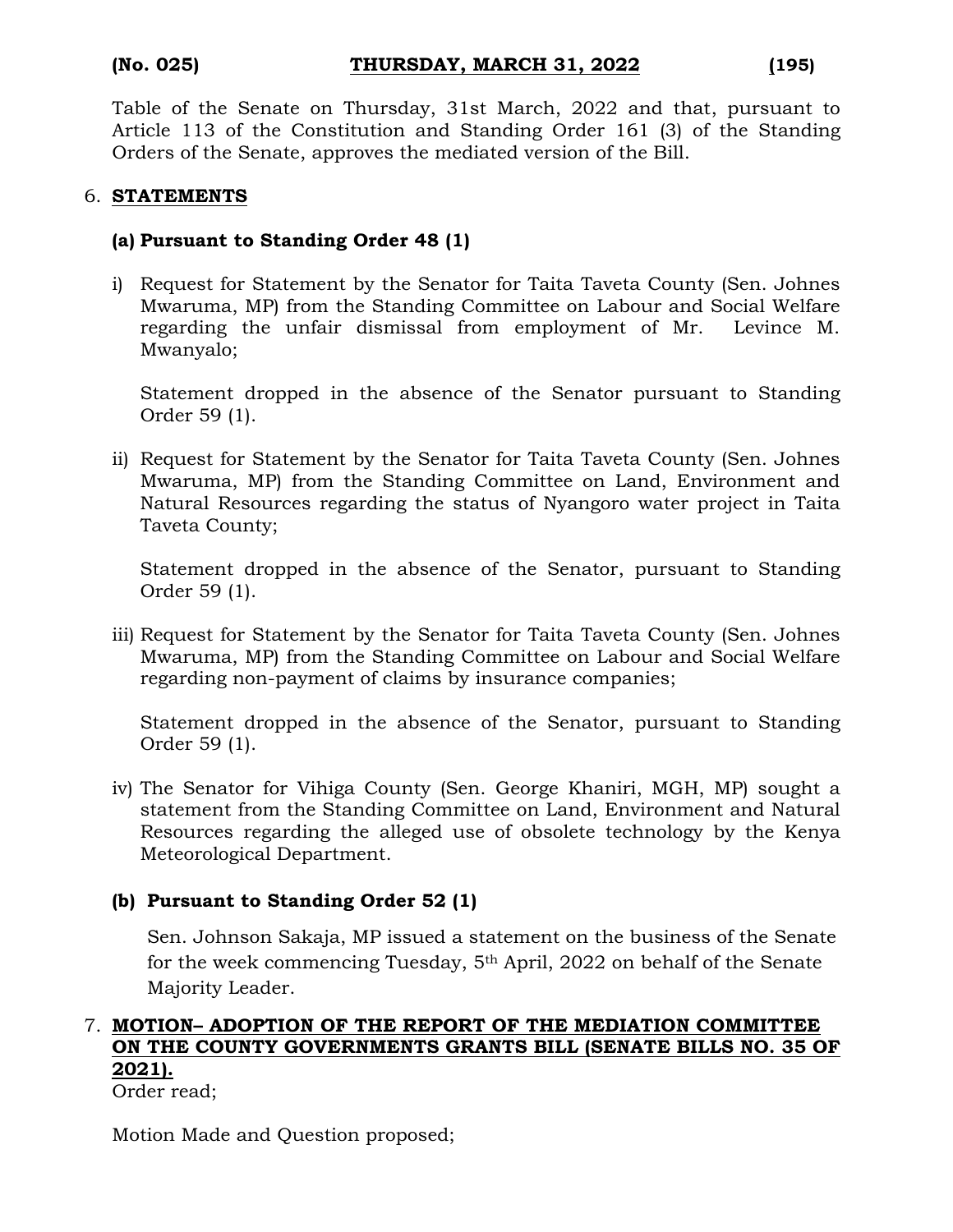THAT, the Senate adopts the Report of the Mediation Committee on the County Governments Grants Bill (Senate Bills No. 35 of 2021), laid on the Table of the Senate on Thursday, 31st March, 2022 and that, pursuant to Article 113 of the Constitution and Standing Order 161 (3) of the Standing Orders of the Senate, approves the mediated version of the Bill.

*(Chairperson, Mediation Committee)*

Debate arising;

There being no other Senator wishing to contribute;

Mover replied;

Pursuant to Standing Order 79 (1), the Speaker ruled that the Motion affects counties and that voting would be by delegations;

The House proceeded to a Division;

Thereupon, the Speaker, directed that roll call division be taken pursuant to Standing Order 83 (1), and in line with the further Guidelines issued by the Speaker for Senate plenary and Committee sittings during the Covid-19 pandemic situation dated 17th April, 2020, and that the Divison bell be rung for five minutes;

After the expiry of the five minutes, the Speaker directed that the doors be locked and the bars be drawn;

The names of the Tellers were annouced as follows;

- 1. Sen. Ledama Olekina, MP AYES
- 2. Sen. Naomi Waqo, MP NOES

The Speaker put the Question and directed the Clerk to call out the names of Senators in alphabetical order;

The results of the Division were as follows: -

**AYES - 32 NOES - 0 ABSTENTION – 1**

- 1. Sen. Adan Dullo Fatuma
- 2. Sen. Ali Abdullahi Ibrahim
- 3. Sen. Boy Issa Juma voted virtually
- 4. Sen. Cheruiyot Aaron Kipkirui
- 5. Sen. Haji, Abdul Mohammed voted virtually
- 6. Sen. Hargura Godana
- 7. Sen. Imana Malachy Charles Ekal voted virtually
- 8. Sen. Kajwang' Moses Otieno voted virtually
- 9. Sen. Kamar Margaret Jepkoech voted virtually
- 10. Sen. Khaniri George
- 11. Sen. Kibiru Charles Reubenson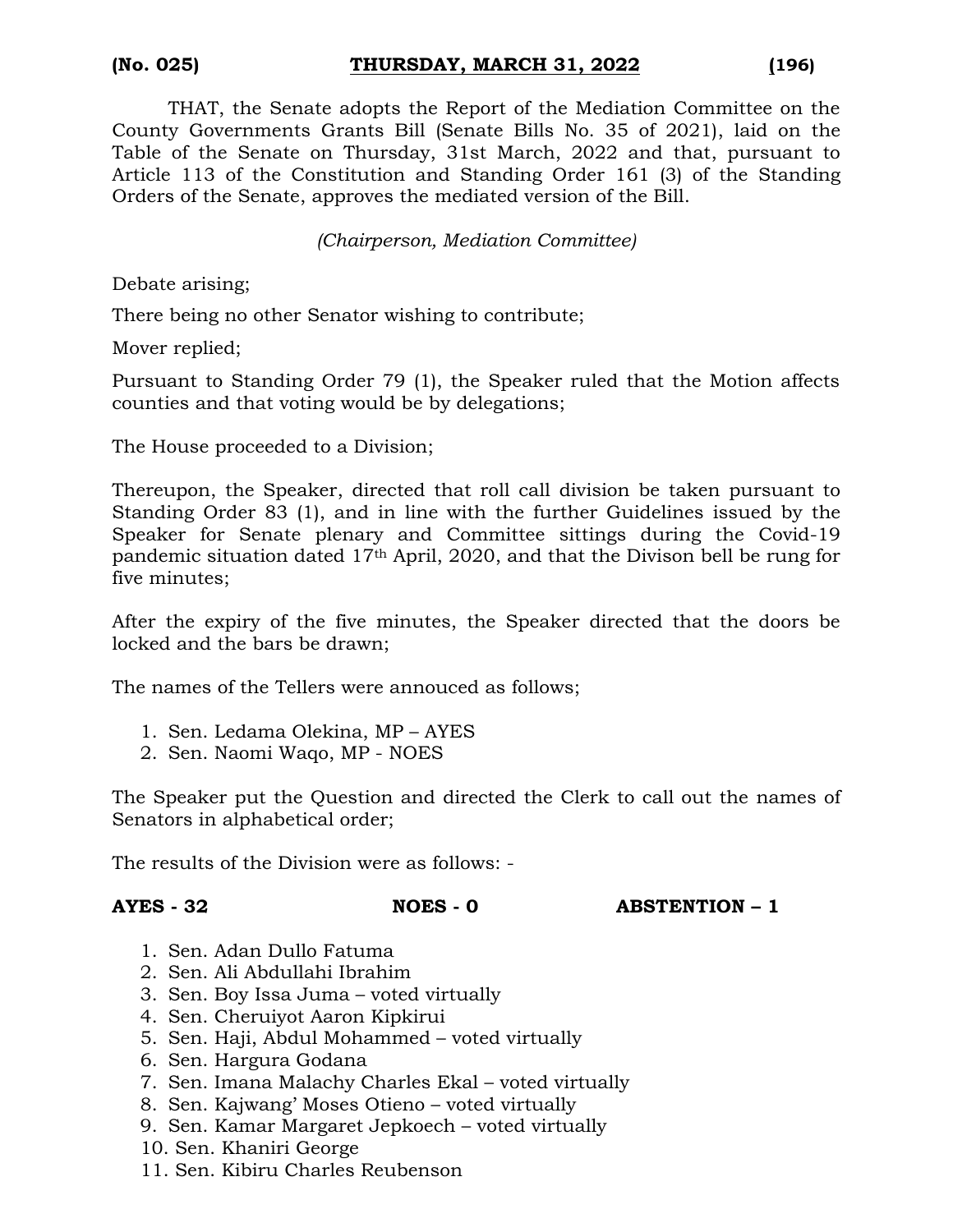- 12. Sen. Kirinyaga Ephraim Mwangi Maina voted virtually
- 13. Sen. Lelegwe Ltumbesi
- 14. Sen. Madzayo Stewart Mwachiru
- 15. Sen. Mahamud Mohamed Maalim
- 16. Sen. Mbito Michael Maling'a voted virtually
- 17. Sen. Mbogo George Ochilo Ayacko
- 18. Sen. Moi Gideon Kipsielei Towett voted virtually
- 19. Sen. Seneta Mary Yiane voted virtually on behalf of Kajiado County Delegation
- 20. Sen. Murkomen Onesimus Kipchumba
- 21. Sen. Muthama Agnes Kavindu
- 22. Sen. Mutula Kilonzo Junior voted virtually
- 23. Sen. Mwaruma Johnes Mwashushe voted virtually
- 24. Sen. Mwinyihaji Mohamed Faki voted virtually
- 25. Sen. Ndwiga Peter Njeru
- 26. Sen. Olekina Ledama
- 27. Sen. Ongeri Samson Kegengo
- 28. Sen. Orengo James
- 29. Sen. Outa Frederick Otieno
- 30. Sen. Poghisio Samuel Losuron
- 31. Sen. Sakaja Johnson Arthur
- 32. Sen. Wambua Enoch Kiio

Question agreed to.

### **RESOLVED ACCORDINGLY**

THAT, the Senate adopts the Report of the Mediation Committee on the County Governments Grants Bill (Senate Bill Bills No. 35 of 2021) laid on the Table of the Senate on Thursday, 31st March, 2022 and that pursuant to Article 113 of the Constitution and Standing Order 161 (3) of the Standing Orders of the Senate, approves the mediated version of the Bill.

### 8. **THE LANDLORD AND TENANT BILL (NATIONAL ASSEMBLY BILLS NO. 3 OF 2021)**

(The Senate Majority Leader)

*(Second Reading)*

#### *(Resumption of debate interrupted on Wednesday, 23rd February, 2022- Morning Sitting) (Division)*

Order deferred.

### 9. **THE PERSONS WITH DISABILITIES (AMENDMENT) BILL (SENATE BILLS NO. 29 OF 2020)**

(Sen. Aaron Cheruiyot, MP and Sen. (Dr) Isaac Mwaura, MP)

*(Second Reading) (Resumption of debate interrupted on Thursday, 10th March, 2022)*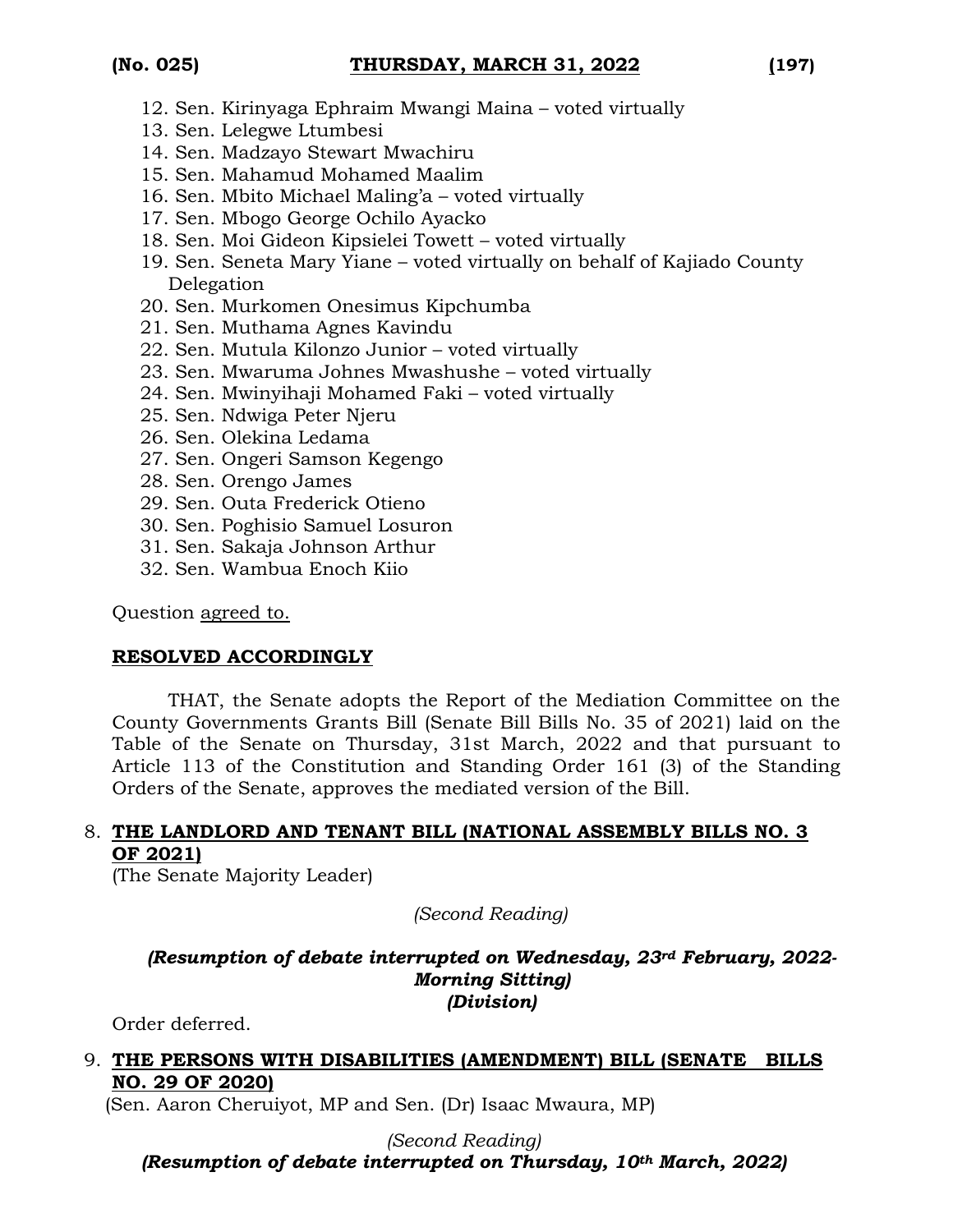*(Division)*

Order deferred.

#### 10. **THE ELECTION CAMPAIGN FINANCING (AMENDMENT) BILL (SENATE BILLS NO. 51 OF 2021)**

(Sen. Ledama Olekina, MP)

*(Second Reading)*

*(Resumption of debate interrupted on Wednesday, 23rd March, 2022) (Division)*

Order deferred.

## 11. **THE EMPLOYMENT (AMENDMENT) BILL (SENATE BILLS NO. 54 OF 2021)**

(Sen. Samson Cherarkey, MP)

*(Second Reading)*

*(Resumption of debate interrupted on Wednesday, 30th March, 2022) (Division)*

Order deferred.

12. **MOTION - ADOPTION OF REPORTS OF THE SESSIONAL COMMITTEE ON COUNTY PUBLIC ACCOUNTS AND INVESTMENTS ON CONSIDERATION OF THE REPORTS BY THE AUDITOR GENERAL ON THE FINANCIAL STATEMENTS OF VARIOUS COUNTY EXECUTIVES FOR FINANCIAL YEAR 2018/2019**

(Chairperson, Sessional Committee on County Public Accounts and Investments)

THAT, the Senate adopts the Report of the Sessional Committee on County Public Accounts and Investments on consideration of the Reports by the Auditor General on the Financial Statements of the following County Executives for the Financial Year 2018/2019- Embu; Homa-Bay; Kericho; Kilifi; Kirinyaga; Kisii; Kwale; Machakos; Mombasa; Nandi; Baringo; Bomet; Garissa; Kajiado; and West Pokot as contained in Volume 1 of the Report and the following County Executives- Isiolo; Kakamega; Kisumu; Laikipia; Mandera; Marsabit; Nakuru; Narok; Nyandarua; Samburu; Taita Taveta; Trans-Nzoia; Uasin- Gishu; Vihiga; and Wajir, as contained in Volume 2 of the Report , Laid on the Table of the Senate on Thursday 2nd December, 2021.

#### *(Resumption of debate interrupted on Tuesday, 8th March, 2022) (Division)*

Order deferred.

## 13. **MOTION - ADOPTION OF THE REPORT OF THE STANDING COMMITTEE ON HEALTH ON THE SPECIAL AUDIT REPORT ON UTILIZATION OF COVID-19 FUNDS BY TWENTY-EIGHT (28) COUNTY GOVERNMENTS**

(The Chairperson, Standing Committee on Health)

THAT**,** the Senate adopts the Report of the Standing Committee on Health on the special audit report on utilization of COVID-19 funds by twentyeight (28) county governments, laid on the Table of the Senate on Wednesday, 9th February, 2022.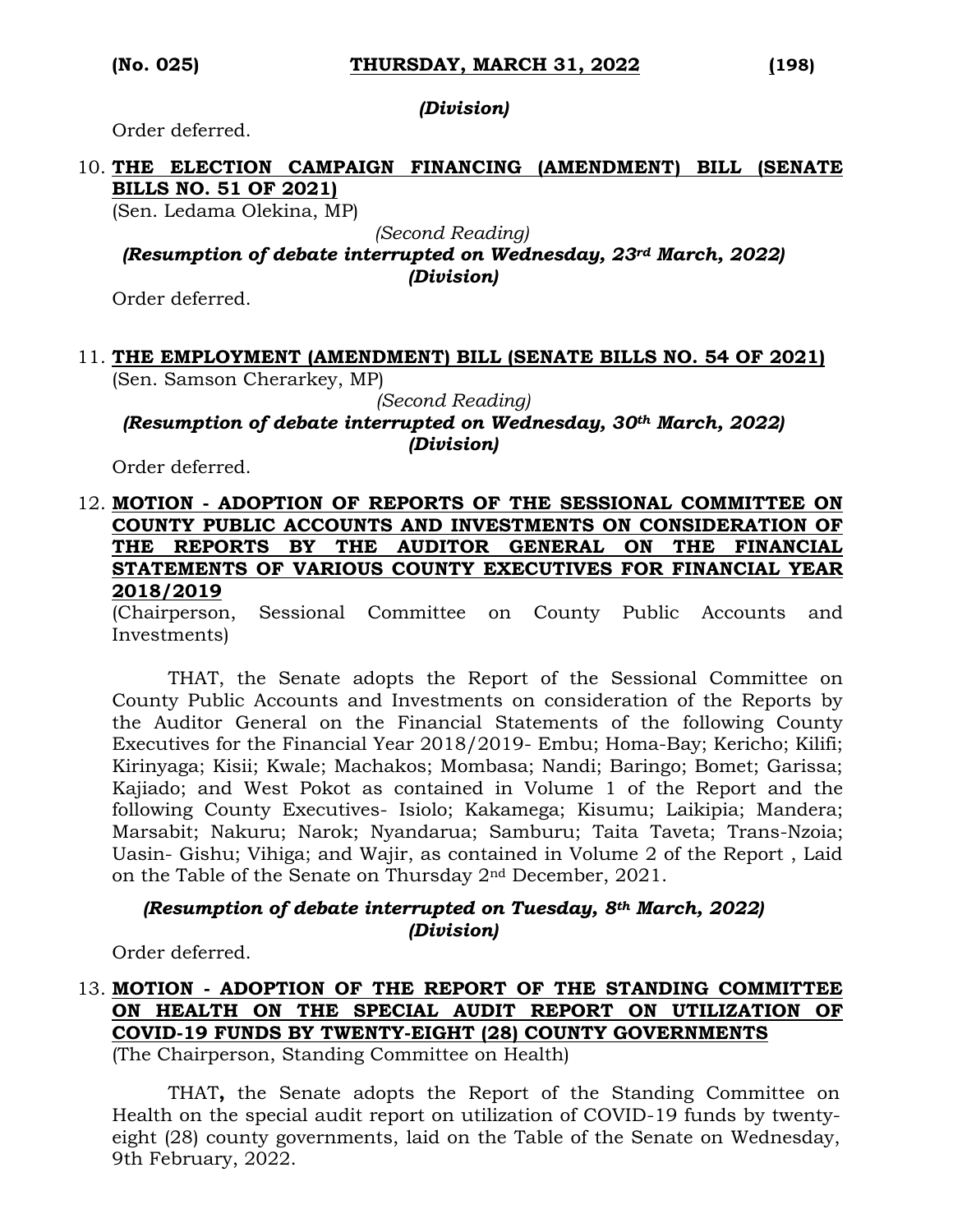#### *(Resumption of debate interrupted on Wednesday, 23rd March, 2022) (Division)*

Order deferred

#### 14. **COMMITTEE OF THE WHOLE THE INTERGOVERNMENTAL RELATIONS (AMENDMENT) BILL (SENATE BILLS NO. 37 OF 2021)**

(The Chairperson, Standing Committee on Devolution and Intergovernmental Relations)

#### *(Resumption of debate interrupted on Wednesday, 22ndDecember, 2021 – Morning Sitting)*

*(Division)*

Order deferred.

#### 15. **COMMITTEE OF THE WHOLE THE LAW OF SUCCESSION (AMENDMENT) BILL, (SENATE BILLS NO. 15 OF 2021)**

(Sen. Abshiro Halake, MP)

#### *(Resumption of debate interrupted on Wednesday, 2nd March, 2022 – Morning Sitting) (Division)*

Order deferred.

## 16. **COMMITTEE OF THE WHOLE**

**THE PRESERVATION OF HUMAN DIGNITY AND ENFORCEMENT OF ECONOMIC AND SOCIAL RIGHTS BILL (SENATE BILLS NO. 21 OF 2021)**  (Sen. Abshiro Halake, MP)

*(Resumption of debate interrupted on Wednesday, 2nd March, 2022 – Morning Sitting) (Division)*

Order deferred.

#### 17. **COMMITTEE OF THE WHOLE THE LIFESTYLE AUDIT BILL (SENATE BILLS NO. 36 OF 2021)**  (Sen. (CPA). Farhiya Haji, MP)

### *(Resumption of debate interrupted on Tuesday, 1st March, 2022)*

*(Division)*

Order deferred.

#### 18. **COMMITTEE OF THE WHOLE THE SPECIAL NEEDS EDUCATION BILL (SENATE BILLS NO. 44 OF 2021)**  (Sen. (Dr.) Getrude Musuruve and Sen. (Prof.) Margaret Kamar, MP)

### *(Resumption of debate interrupted on Wednesday, 2nd March, 2022 – Morning Sitting)*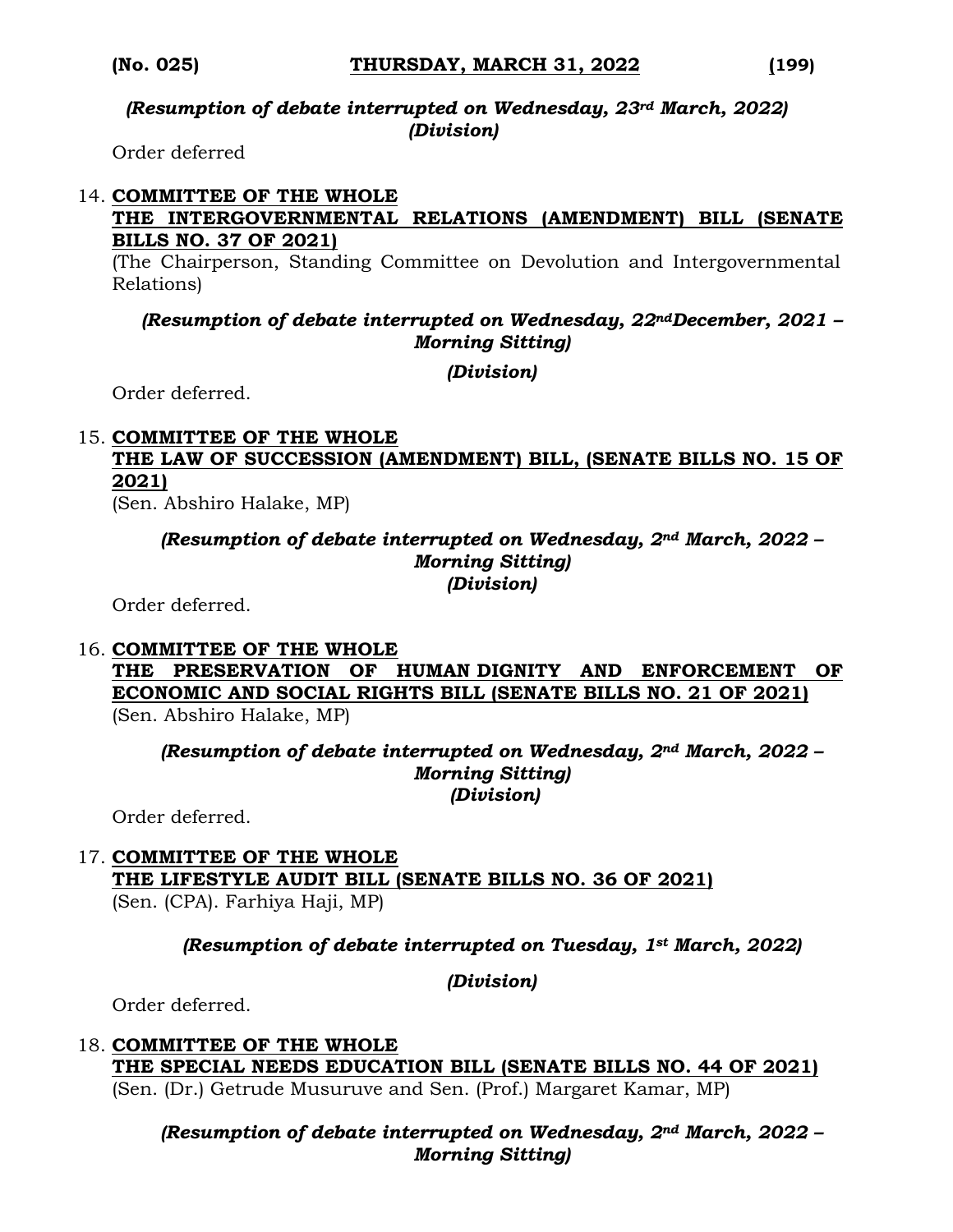#### *(Division)*

Order deferred.

### 19. **THE COTTON INDUSTRY DEVELOPMENT BILL (SENATE BILLS NO.55 OF 2021)**

Order for Second Reading read;

Motion made and Question proposed –

THAT, the Cotton Industry Development Bill (Senate Bills No. 55 of 2021) be now read a Second Time.

> *(The Chairperson, Standing Committee on Agriculture, Livestock and Fisheries)*

Debate arising;

## 20. **MOTION – EXTENSION OF TIME PURSUANT TO STANDING ORDER 31 (3) (a)**

Motion made and Question proposed;

THAT, pursuant to Standing Order 31 (3)(a), the Senate resolves to extend its sitting until the conclusion of business listed in Order No. 21 in today's Order Paper.

*(The Deputy Senate Majority Whip)*

And there being no Senator wishing to contribute;

Before the Question was put and pursuant to Standing Order No. 79 (1), the temporary Speaker (Sen. Rose Nyamunga, MP) informed the House that the Motion did not affect counties.

Question put and agreed to.

#### **RESOLVED ACCORDINGLY: -**

THAT, pursuant to Standing Order 31 (3)(a), the Senate resolves to extend its sitting until the conclusion of business listed in Order No. 21 in today's Order Paper.

#### 21. **THE COTTON INDUSTRY DEVELOPMENT BILL (SENATE BILLS NO.55 OF 2021)**

Debate on the Bill resumed;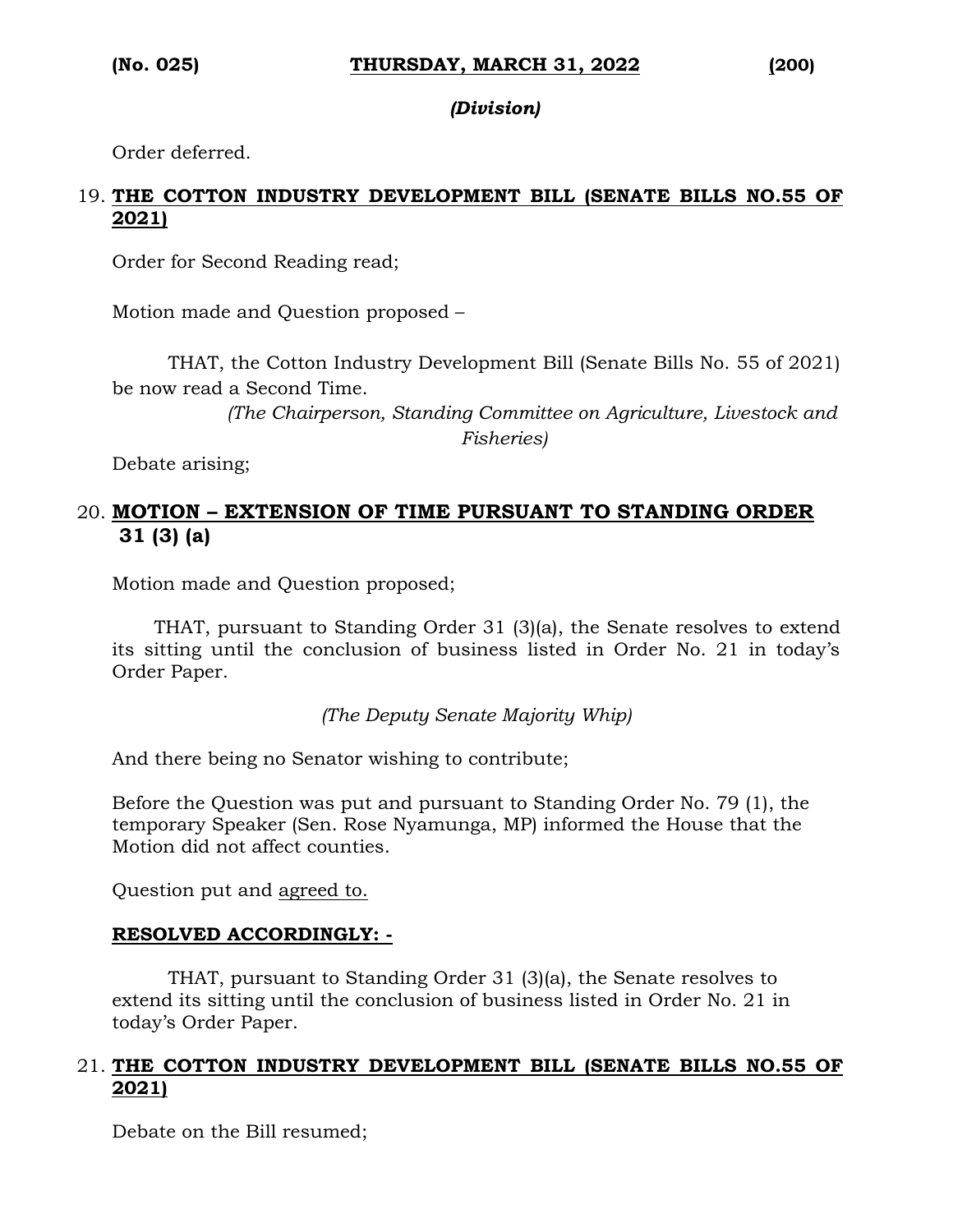And there being no other Senator wishing to contribute;

Mover replied;

Raising a point of order, the Mover requested for the deferment of the putting of the Question to a later date, pursuant to Standing Order 61 (3).

And the Temporary Speaker (Sen. Rose Nyamunga, MP) acceding to the request, deferred the putting of the Question to the next Sitting.

#### 22. **SUSENSION OF PROCEEDINGS**

Raising a Point of Order, Sen. Ledama Olekina, MP sought the suspension of the proceedings to facilitate consultation on the Division of Revenue Bill (National Assembly Bills No. 8 of 2022).

And the Temporary Speaker (Sen. Lelegwe Ltumbesi, MP) acceding to the request, following contributions by Senators in support, suspended the proceedings of the Senate for thirty minutes.

23. **HOUSE RESUMED -** at thirty minutes past seven o'clock

#### 24. **COMMITTEE OF THE WHOLE**

Order for Committee read;

#### **IN THE COMMITTEE**

Acting Chairperson of Committees (Sen. (Dr) Lelegwe Ltumbesi, MP) – In the Chair

### **The Division of Revenue Bill (National Assembly Bills No. 8 of 2022)**

Clauses 3 – 5

Motion made and Question proposed-

THAT, Clauses 3 – 5 be part of the Bill

*(The Senate Majority Leader)*

There being no Senator wishing to contribute;

The Acting Chairperson (Sen. (Dr.) Lelegwe Ltumbesi, MP) directed that a Roll Call Division be taken pursuant to Standing Order 83 (1), and in line with the further Guidelines issued by the Speaker for Senate plenary and Committee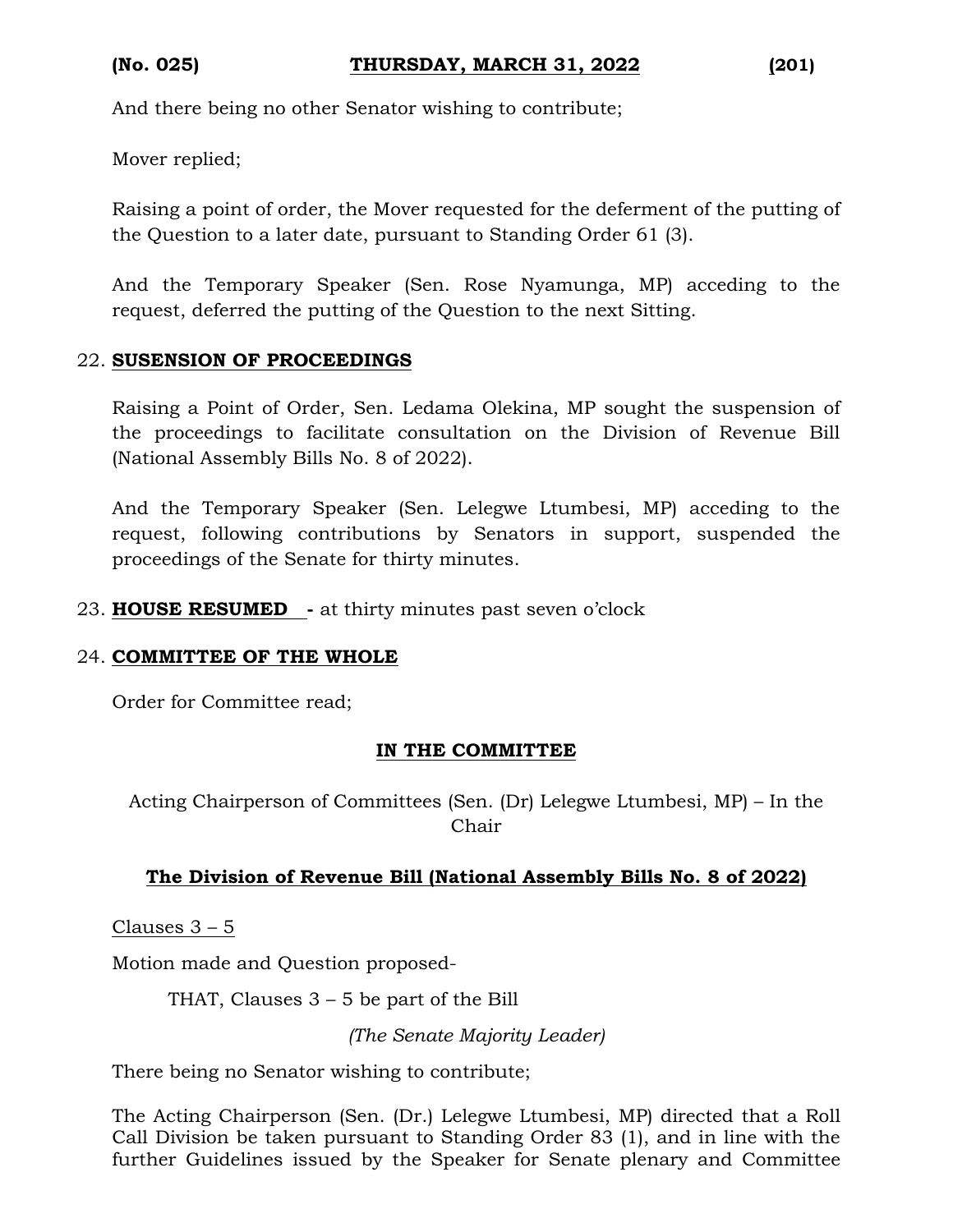sittings during the Covid-19 pandemic situation dated 17<sup>th</sup> April, 2020, and that the Division bell be rung for ten minutes;

Upon the expiry of the ten minutes, the Acting Chairperson directed that the doors be locked and the bars be drawn;

The names of the Tellers were announced as follows;

- 1. Sen. Kibiru, Charles Reubenson, MP– AYES
- 2. Sen. (CPA) Haji, Farhiya Ali, MP NOES

The Acting Chairperson (Sen. (Dr.) Lelegwe Ltumbesi, MP) put the Question and directed the Clerk to call out the names of Senators in alphabetical order.

The results of the Division were as follows:

**AYES - 34 NOES - 0 ABSTENTIONS – 0**

- 1. Sen. Adan, Dullo Fatuma
- 2. Sen. Ali, Abdullahi Ibrahim
- 3. Sen. Boy, Issa Juma voted virtually
- 4. Sen. Cherarkey, Samson Kiprotich
- 5. Sen. Cheruiyot, Aaron Kipkirui
- 6. Sen. Haji, Abdul Mohamed voted virtually
- 7. Sen. Hargura, Godana voted virtually
- 8. Sen. Kajwang', Moses Otieno
- 9. Sen. Kamar, Margaret Jepkoech voted virtually
- 10. Sen. Kang'ata Irungu voted virtually
- 11. Sen. Khaniri, George voted virtually
- 12. Sen. Kibiru, Charles Reubenson
- 13. Sen. Kimani, Wamatangi Paul voted virtually
- 14. Sen. Kirinyaga, Ephraim Mwangi Maina–voted virtually
- 15. Sen. Lelegwe, Ltumbesi
- 16. Sen. Loitiptip, Anuar voted virtually
- 17. Sen. Madzayo, Stewart Mwachiru
- 18. Sen. Mahamud, Mohamed Maalim
- 19. Sen. Mbito, Michael Maling'a voted virtually
- 20. Sen. Mbogo, George Ochillo Ayacko
- 21. Sen. Moi, Gideon Kipsielei Towett voted virtually
- 22. Sen. Murkomen, Onesimus Kipchumba
- 23. Sen. Muthama, Agnes Kavindu
- 24. Sen. Mutula, Kilonzo Junior voted virtually
- 25. Sen. Mwaruma, Johnes Mwashushe voted virtually
- 26. Sen. Mwinyihaji, Mohamed Faki voted virtually
- 27. Sen. Ndwiga, Peter Njeru
- 28. Sen. Olekina, Ledama
- 29. Sen. Ongeri, Samson Kegengo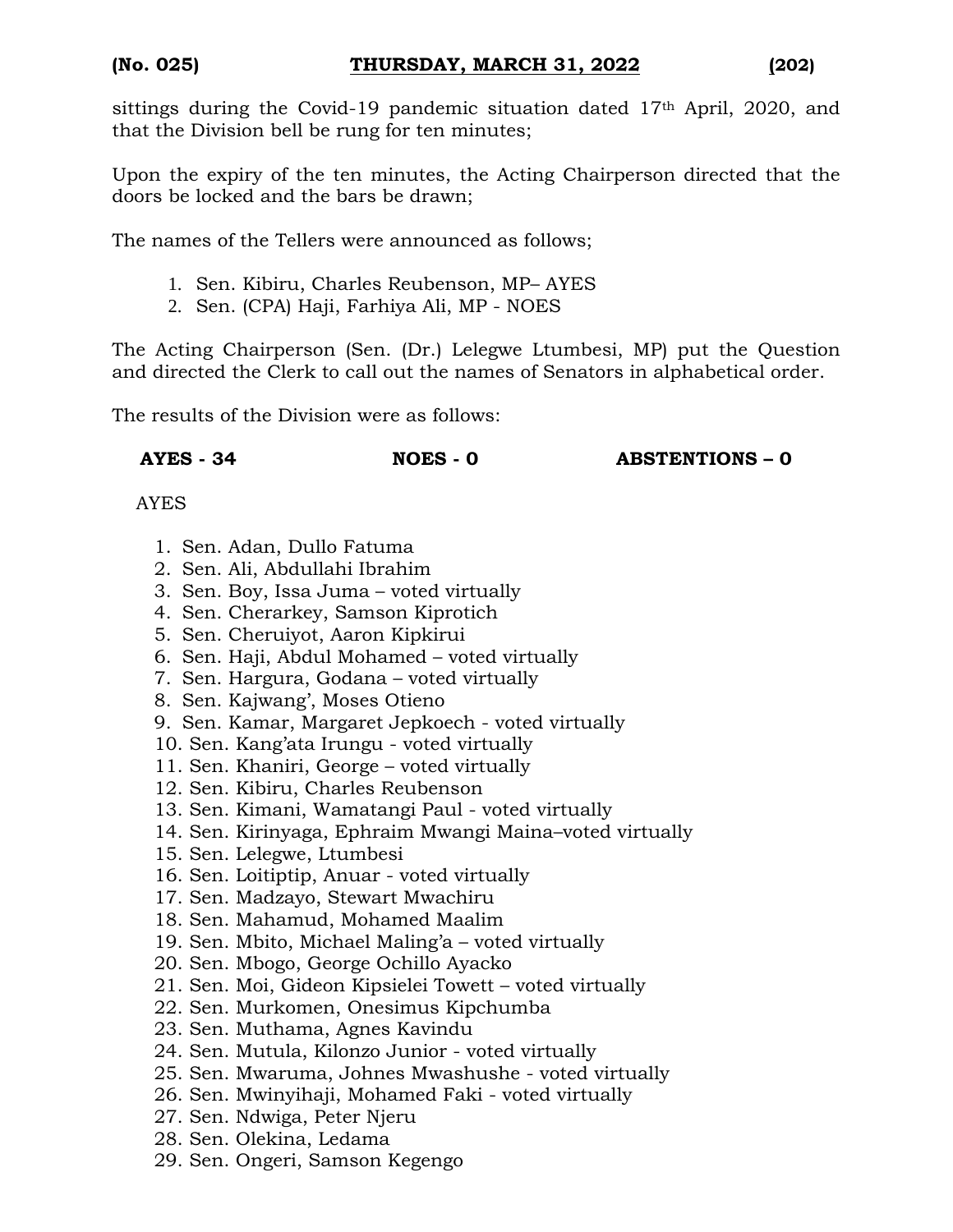- 30. Sen. Orengo, James 31. Sen. Outa, Frederick Otieno 32. Sen. Poghisio, Samuel Losuron 33. Sen. Sakaja, Johnson Arthur - voted virtually
- 
- 34. Sen. Wambua, Enoch Kiio

Clauses  $3 - 5$  - agreed to

The Schedule

Motion made and Question proposed;

THAT, the Schedule be part of the Bill;

#### amendment proposed

THAT**,** the Bill be amended by deleting the schedule and substituting therefor the following new schedule-

#### SCHEDULE (s.4)

| ALLOCATION OF REVENUE RAISED NATIONALLY AMONG THE NATIONAL AND COUNTY |                               |                       |                                                                                                      |
|-----------------------------------------------------------------------|-------------------------------|-----------------------|------------------------------------------------------------------------------------------------------|
| GOVERNMENTS FOR THE FINANCIAL YEAR 2022/23                            |                               |                       |                                                                                                      |
|                                                                       | Type/level of allocation      | Amount in Kshs.       | Percentage $\frac{8}{6}$ of 2017/18<br>audited and approved<br>revenue of Kshs. 1,413,694<br>Million |
|                                                                       | <b>Total Sharable Revenue</b> | 2, 141, 584, 412, 556 |                                                                                                      |
| В.                                                                    | National Government           | 1,639,515,938,345     |                                                                                                      |
|                                                                       | <b>Equalization Fund</b>      | 7,068,474,211         | 0.50%                                                                                                |
| D                                                                     | County equitable share        | 495,000,000,000       | 35%                                                                                                  |

*(The Chairperson, Standing Committee on Finance and Budget)*

Proposed amendment withdrawn by the mover;

Thereupon, the Acting Chairperson (Sen. (Dr.) Lelegwe Ltumbesi, MP) directed that a Roll Call Division be taken pursuant to Standing Order 83 (1), and in line with the further Guidelines issued by the Speaker for Senate plenary and Committee sittings during the Covid-19 pandemic situation dated 17th April, 2020, and that the Division bell be rung for ten minutes;

Upon the expiry of the ten minutes, the Acting Chairperson directed that the doors be locked and the bars be drawn;

The names of the Tellers were announced as follows;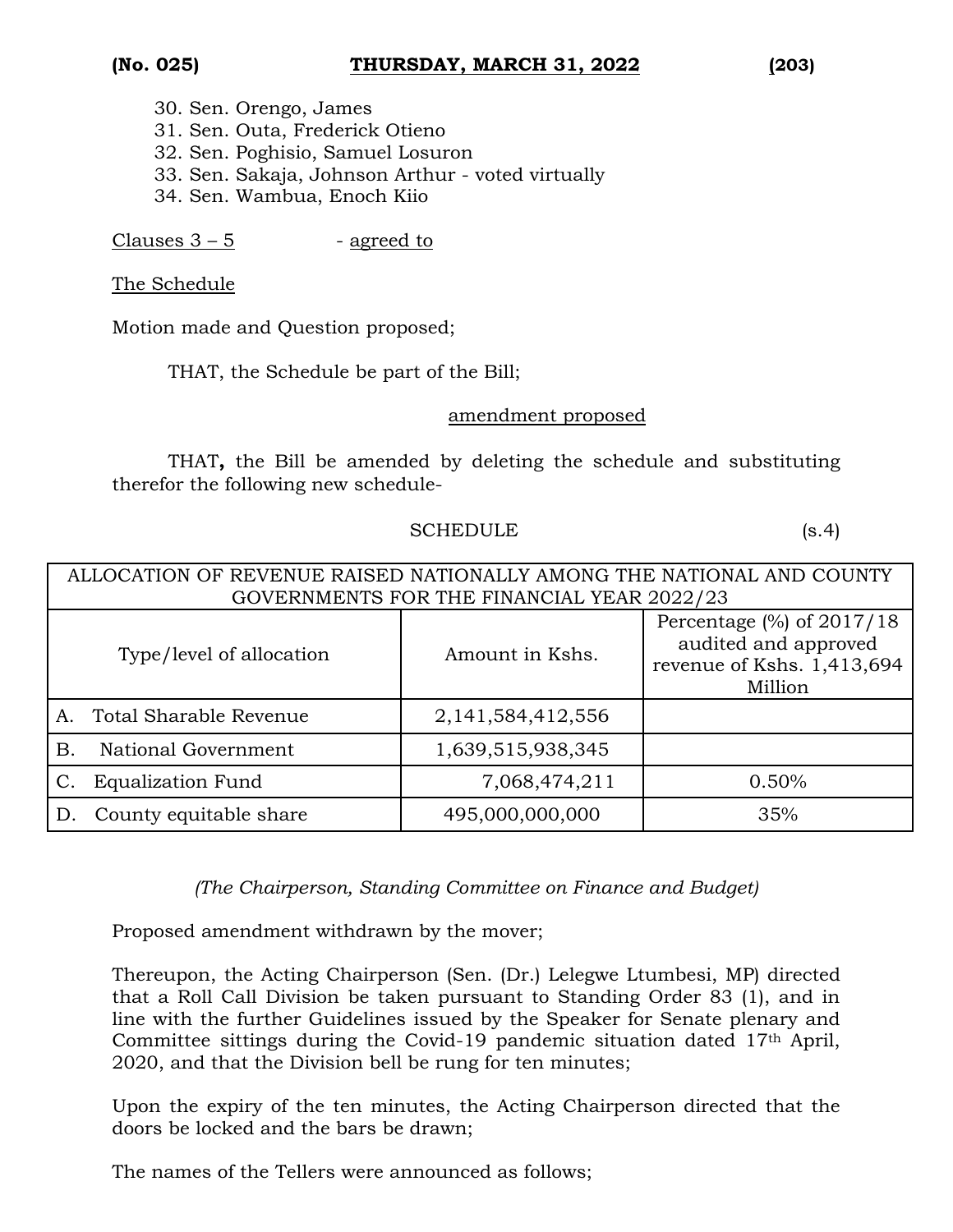- 1. Sen. Kibiru, Charles Reubenson, MP– AYES
- 2. Sen. (CPA) Haji, Farhiya Ali, MP NOES

The Acting Chairperson (Sen. (Dr.) Lelegwe Ltumbesi, MP) put the Question and directed the Clerk to call out the names of Senators in alphabetical order;

The results of the Division were as follows:

#### **AYES - 34 NOES - 0 ABSTENTIONS – 0**

- 1. Sen. Adan, Dullo Fatuma
- 2. Sen. Ali, Abdullahi Ibrahim
- 3. Sen. Boy, Issa Juma voted virtually
- 4. Sen. Cherarkey, Samson Kiprotich
- 5. Sen. Cheruiyot, Aaron Kipkirui
- 6. Sen. Haji, Abdul Mohamed voted virtually
- 7. Sen. Hargura, Godana voted virtually
- 8. Sen. Kajwang', Moses Otieno
- 9. Sen. Kamar, Margaret Jepkoech voted virtually
- 10. Sen. Kang'ata Irungu voted virtually
- 11. Sen. Khaniri, George voted virtually
- 12. Sen. Kibiru, Charles Reubenson
- 13. Sen. Kimani, Wamatangi Paul voted virtually
- 14. Sen. Kirinyaga, Ephraim Mwangi Maina–voted virtually
- 15. Sen. Lelegwe, Ltumbesi
- 16. Sen. Loitiptip, Anuar voted virtually
- 17. Sen. Madzayo, Stewart Mwachiru
- 18. Sen. Mahamud, Mohamed Maalim
- 19. Sen. Mbito, Michael Maling'a voted virtually
- 20. Sen. Mbogo, George Ochillo Ayacko
- 21. Sen. Moi, Gideon Kipsielei Towett voted virtually
- 22. Sen. Murkomen, Onesimus Kipchumba
- 23. Sen. Muthama, Agnes Kavindu
- 24. Sen. Mutula, Kilonzo Junior voted virtually
- 25. Sen. Mwaruma, Johnes Mwashushe voted virtually
- 26. Sen. Mwinyihaji, Mohamed Faki voted virtually
- 27. Sen. Ndwiga, Peter Njeru
- 28. Sen. Olekina, Ledama
- 29. Sen. Ongeri, Samson Kegengo
- 30. Sen. Orengo, James
- 31. Sen. Outa, Frederick Otieno
- 32. Sen. Poghisio, Samuel Losuron
- 33. Sen. Sakaja, Johnson Arthur voted virtually
- 34. Sen. Wambua, Enoch Kiio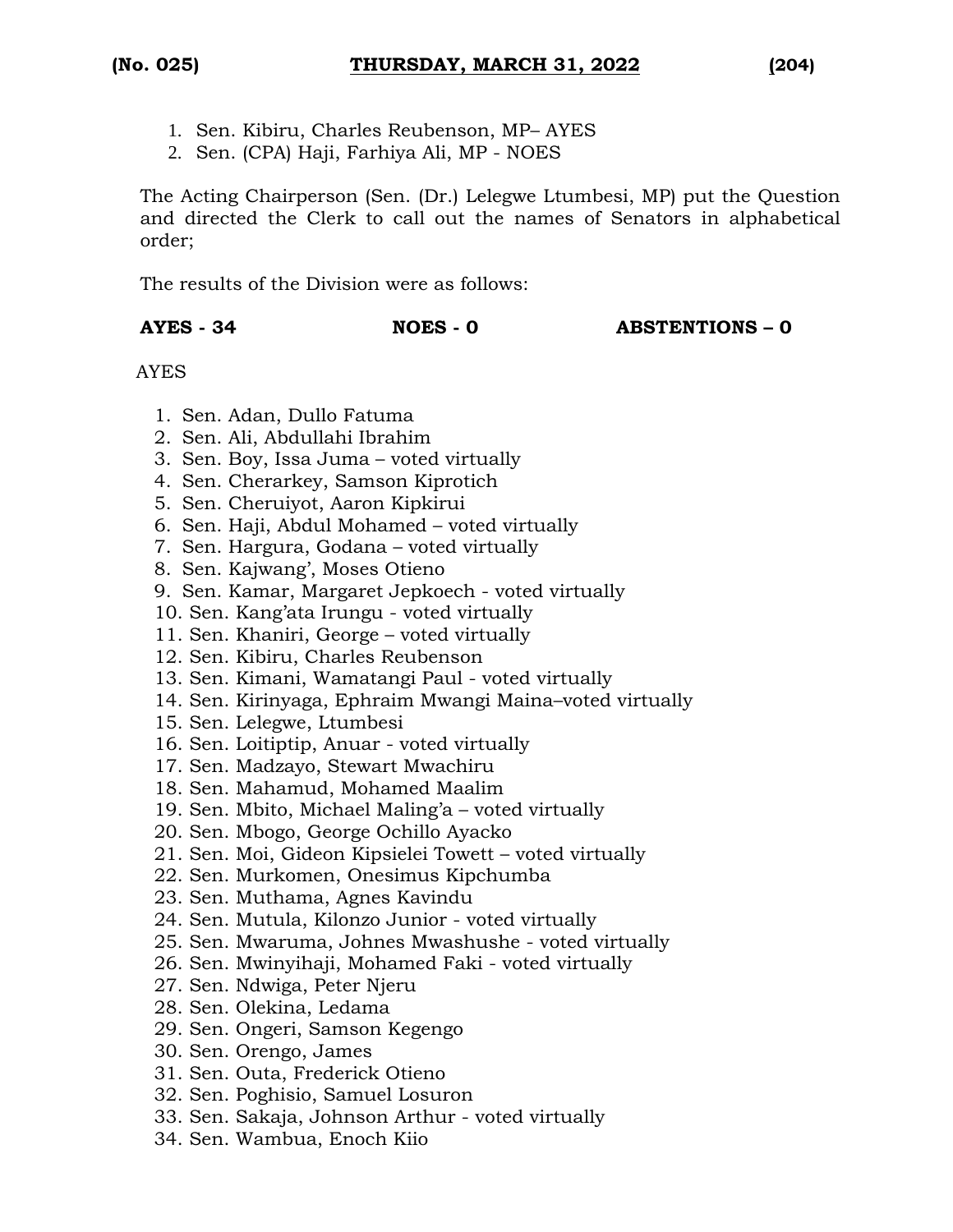The Schedule - agreed to

Clause 2, The Title and Clause 1

Motion made and Question proposed;

THAT, Clause 2, the Title and Clause 1 be part of the Bill.

*(The Senate Majority Leader)*

There being no Senator wishing to contribute;

The Acting Chairperson (Sen. (Dr.) Lelegwe Ltumbesi, MP) directed that a Roll Call Division be taken pursuant to Standing Order 83 (1), and in line with the further Guidelines issued by the Speaker for Senate plenary and Committee sittings during the Covid-19 pandemic situation dated 17<sup>th</sup> April, 2020, and that the Division bell be rung for ten minutes;

Upon the expiry of the ten minutes, the Acting Chairperson directed that the doors be locked and the bars be drawn;

The names of the Tellers were announced as follows;

- 1. Sen. Kibiru, Charles Reubenson, MP– AYES
- 2. Sen. (CPA) Haji, Farhiya Ali, MP NOES

The Acting Chairperson (Sen. (Dr.) Lelegwe Ltumbesi, MP) put the Question and directed the Clerk to call out the names of Senators in alphabetical order;

The results of the Division were as follows:

**AYES - 34 NOES - 0 ABSTENTIONS – 0**

- 1. Sen. Adan, Dullo Fatuma
- 2. Sen. Ali, Abdullahi Ibrahim
- 3. Sen. Boy, Issa Juma voted virtually
- 4. Sen. Cherarkey, Samson Kiprotich
- 5. Sen. Cheruiyot, Aaron Kipkirui
- 6. Sen. Haji, Abdul Mohamed voted virtually
- 7. Sen. Hargura, Godana voted virtually
- 8. Sen. Kajwang', Moses Otieno
- 9. Sen. Kamar, Margaret Jepkoech voted virtually
- 10. Sen. Kang'ata Irungu voted virtually
- 11. Sen. Khaniri, George voted virtually
- 12. Sen. Kibiru, Charles Reubenson
- 13. Sen. Kimani, Wamatangi Paul voted virtually
- 14. Sen. Kirinyaga, Ephraim Mwangi Maina–voted virtually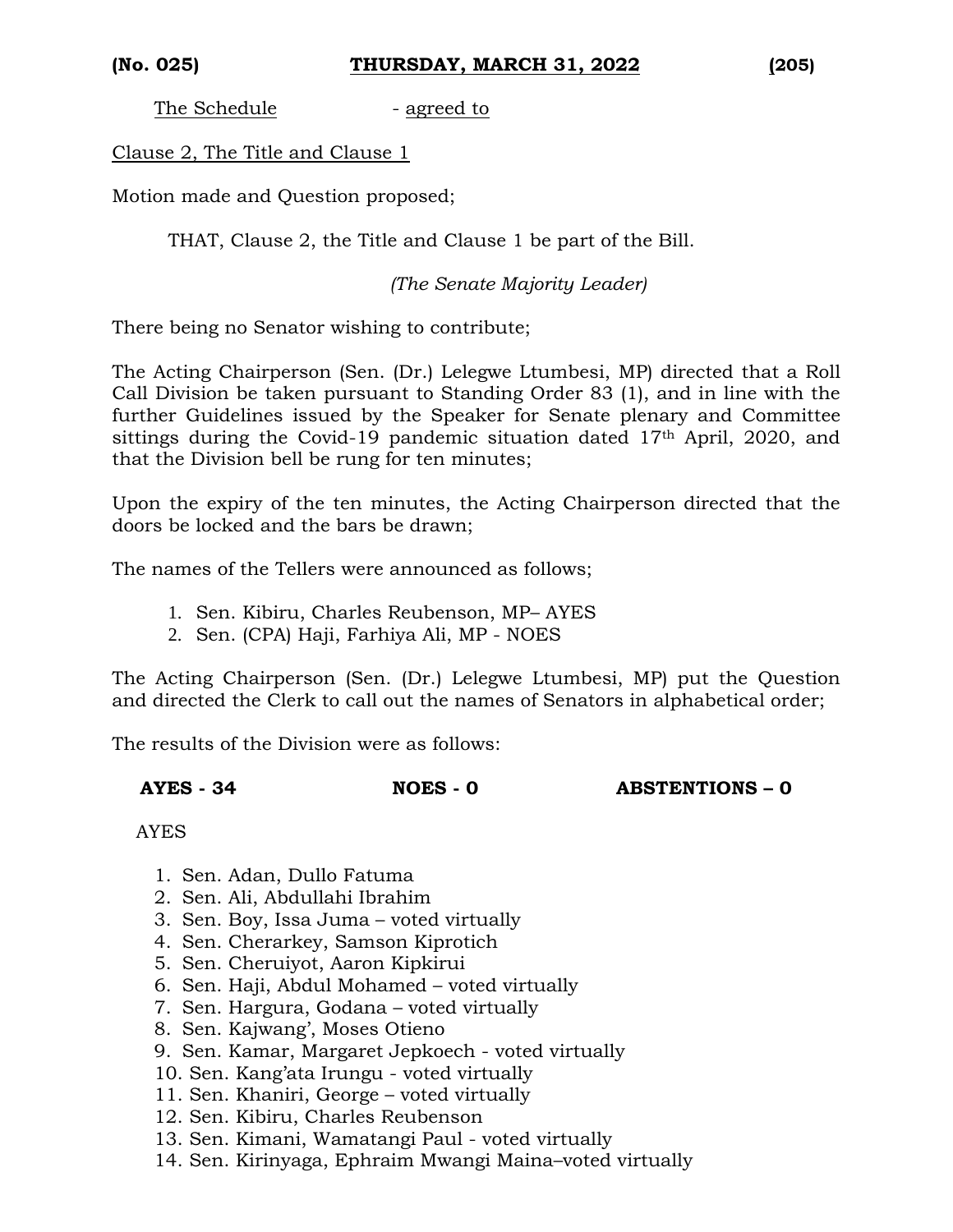- 15. Sen. Lelegwe, Ltumbesi
- 16. Sen. Loitiptip, Anuar voted virtually
- 17. Sen. Madzayo, Stewart Mwachiru
- 18. Sen. Mahamud, Mohamed Maalim
- 19. Sen. Mbito, Michael Maling'a voted virtually
- 20. Sen. Mbogo, George Ochillo Ayacko
- 21. Sen. Moi, Gideon Kipsielei Towett voted virtually
- 22. Sen. Murkomen, Onesimus Kipchumba
- 23. Sen. Muthama, Agnes Kavindu
- 24. Sen. Mutula, Kilonzo Junior voted virtually
- 25. Sen. Mwaruma, Johnes Mwashushe voted virtually
- 26. Sen. Mwinyihaji, Mohamed Faki voted virtually
- 27. Sen. Ndwiga, Peter Njeru
- 28. Sen. Olekina, Ledama
- 29. Sen. Ongeri, Samson Kegengo
- 30. Sen. Orengo, James
- 31. Sen. Outa, Frederick Otieno
- 32. Sen. Poghisio, Samuel Losuron
- 33. Sen. Sakaja, Johnson Arthur voted virtually
- 34. Sen. Wambua, Enoch Kiio

Clause 2, The Title and Clause 1 - agreed to

Motion made;

THAT, the Committee of the Whole do report to the Senate its consideration of the Division of Revenue Bill (National Assembly Bills No. 8 of 2022) and its

approval thereof without amendments.

*(The Senate Majority Leader)*

25. **HOUSE RESUMED** – the Speaker in the Chair

### **The Division of Revenue Bill (National Assembly Bills No. 8 of 2022)**

Bill reported without amendments;

Motion made and Question proposed;

THAT, the House do agree with the Committee in the said report.

*(The Senate Majority Leader)*

There being no Senator wishing to contribute;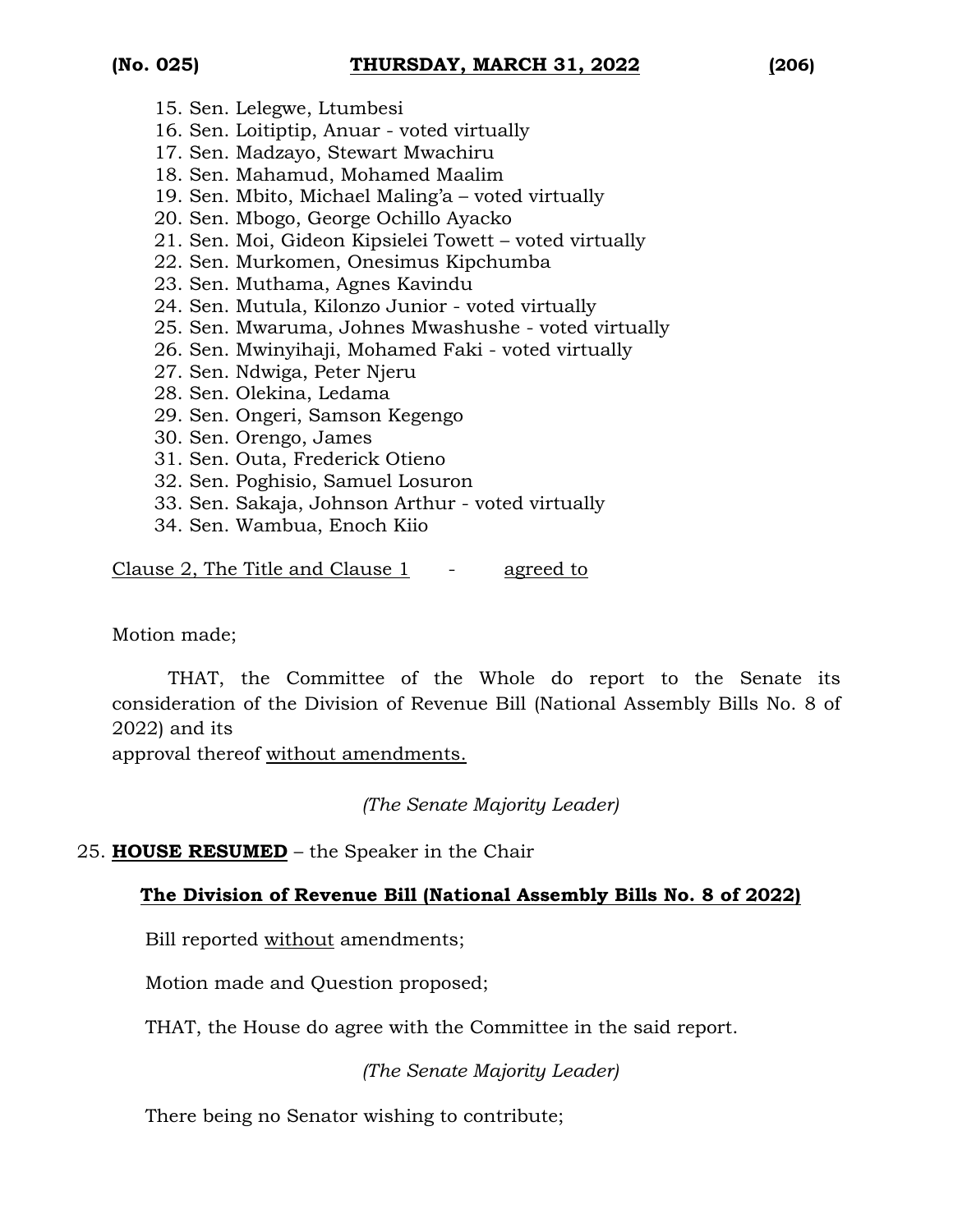Before the Question was put and pursuant to Standing Order 79, the Speaker ruled that the Question did not affect counties;

Question put and agreed to;

Motion made and Question proposed;

THAT, the Division of Revenue Bill (National Assembly Bills No. 8 of 2022) be now read a Third Time.

*(The Senate Majority Leader)*

There being no Senator wishing to contribute;

The House proceeded to a Division;

The Speaker directed that a Roll Call Division be taken pursuant to Standing Order 83 (1), and in line with the further Guidelines by the Speaker for Senate plenary and Committee sittings during the Covid-19 pandemic situation dated 17th April, 2020, and directed that the division bell be rung for thirty seconds;

Upon the expiry of the thirty seconds, the Speaker directed that the doors be locked and the bars be drawn;

The names of the Tellers were announced as follows;

- 1. Sen. Kibiru, Charles Reubenson, MP– AYES
- 2. Sen. Olekina, Ledama NOES

Thereupon, the Speaker put the Question and directed the Clerk to call out the names of Senators in alphabetical order;

The results of the Division were as follows: -

**AYES - 33 NOES - 0 ABSTENTIONS – 0**

- 1.Sen. Adan, Dullo Fatuma 2.Sen. Ali, Abdullahi Ibrahim 3.Sen. Boy, Issa Juma – voted virtually 4.Sen. Cherarkey, Samson Kiprotich 5.Sen. Cheruiyot, Aaron Kipkirui 6.Sen. Haji, Abdul Mohamed – voted virtually 7.Sen. Hargura, Godana 8.Sen. Kajwang', Moses Otieno 9.Sen. Kamar, Margaret Jepkoech - voted virtually
- 10. Sen. Kang'ata Irungu voted virtually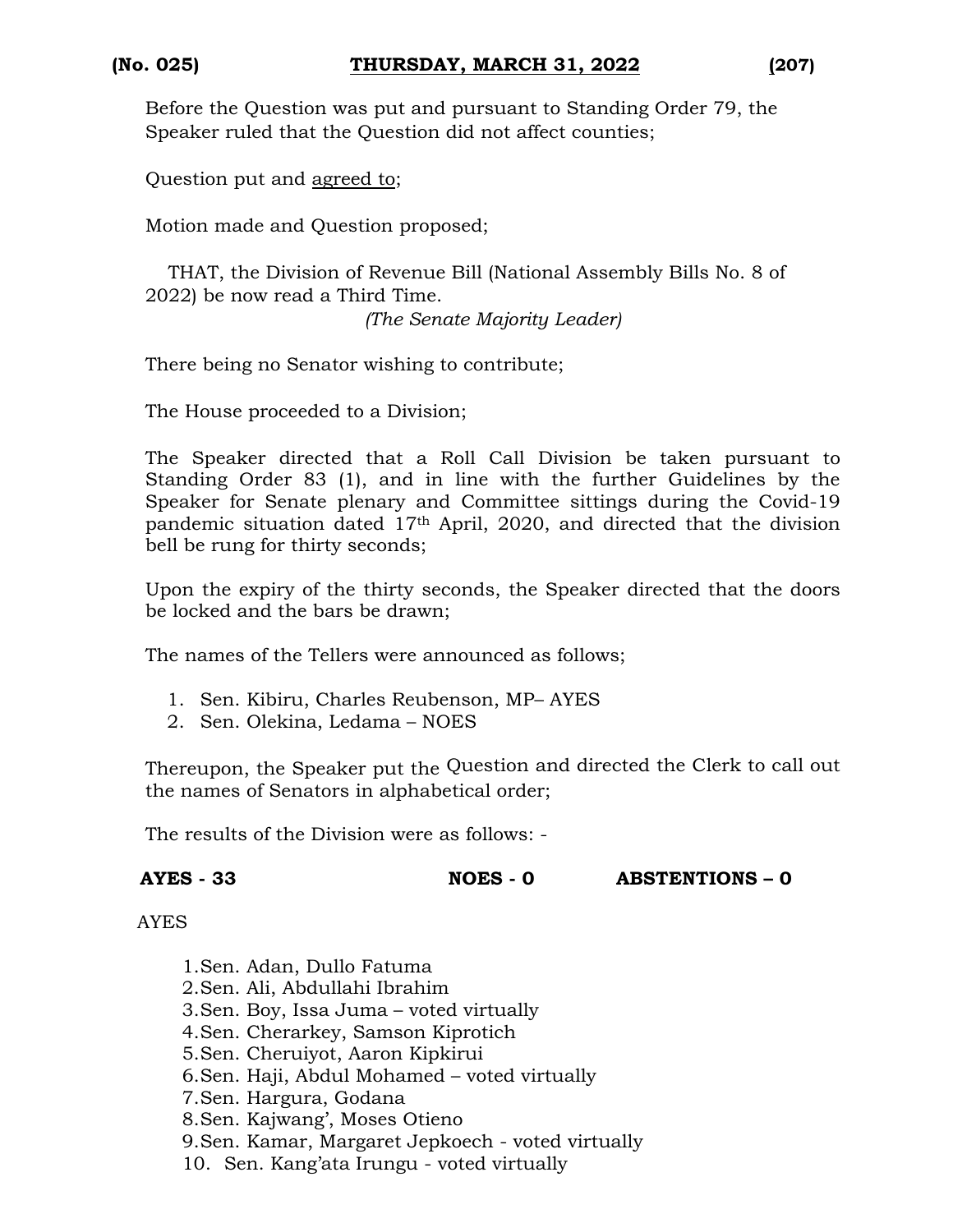- 11. Sen. Khaniri, George voted virtually
- 12. Sen. Kibiru, Charles Reubenson
- 13. Sen. Kihika, Susan Wakarura voted virtually
- 14. Sen. Kimani, Wamatangi Paul voted virtually
- 15. Sen. Kirinyaga, Ephraim Mwangi Maina–voted virtually
- 16. Sen. Lelegwe, Ltumbesi
- 17. Sen. Madzayo, Stewart Mwachiru
- 18. Sen. Mahamud, Mohamed Maalim
- 19. Sen. Mbito, Michael Maling'a voted virtually
- 20. Sen. Mbogo, George Ochillo Ayacko
- 21. Sen. Seneta Mary Yiane on behalf of Kajiado County Delegation voted virtually
- 22. Sen. Murkomen, Onesimus Kipchumba
- 23. Sen. Muthama, Agnes Kavindu
- 24. Sen. Mutula, Kilonzo Junior voted virtually
- 25. Sen. Mwaruma, Johnes Mwashushe voted virtually
- 26. Sen. Ndwiga, Peter Njeru
- 27. Sen. Olekina, Ledama
- 28. Sen. Ongeri, Samson Kegengo
- 29. Sen. Orengo, James
- 30. Sen. Outa, Frederick Otieno
- 31. Sen. Poghisio, Samuel Losuron
- 32. Sen. Sakaja, Johnson Arthur voted virtually
- 33. Sen. Wambua, Enoch Kiio

Question – agreed to.

Bill read a Third Time and passed.

### 26. **COMMITTEE OF THE WHOLE**

## **THE ELECTIONS (AMENDMENT) (NO. 3) BILL (SENATE BILLS NO. 48 OF 2021)**

(Sen. (Eng.) Ephraim Maina, MP)

Order deferred.

### 27. **COMMITTEE OF THE WHOLE**

## **THE IRRIGATION (AMENDMENT) BILL (NATIONAL ASSEMBLY BILLS NO. 12 OF 2021)**

(The Senate Majority Leader)

Order deferred.

### 28. **COMMITTEE OF THE WHOLE THE STREET VENDORS (PROTECTION OF LIVELIHOOD) BILL (SENATE BILLS NO. 7 OF 2021)**

(Chairperson, Standing Committee on Tourism, Trade and Industrialization)